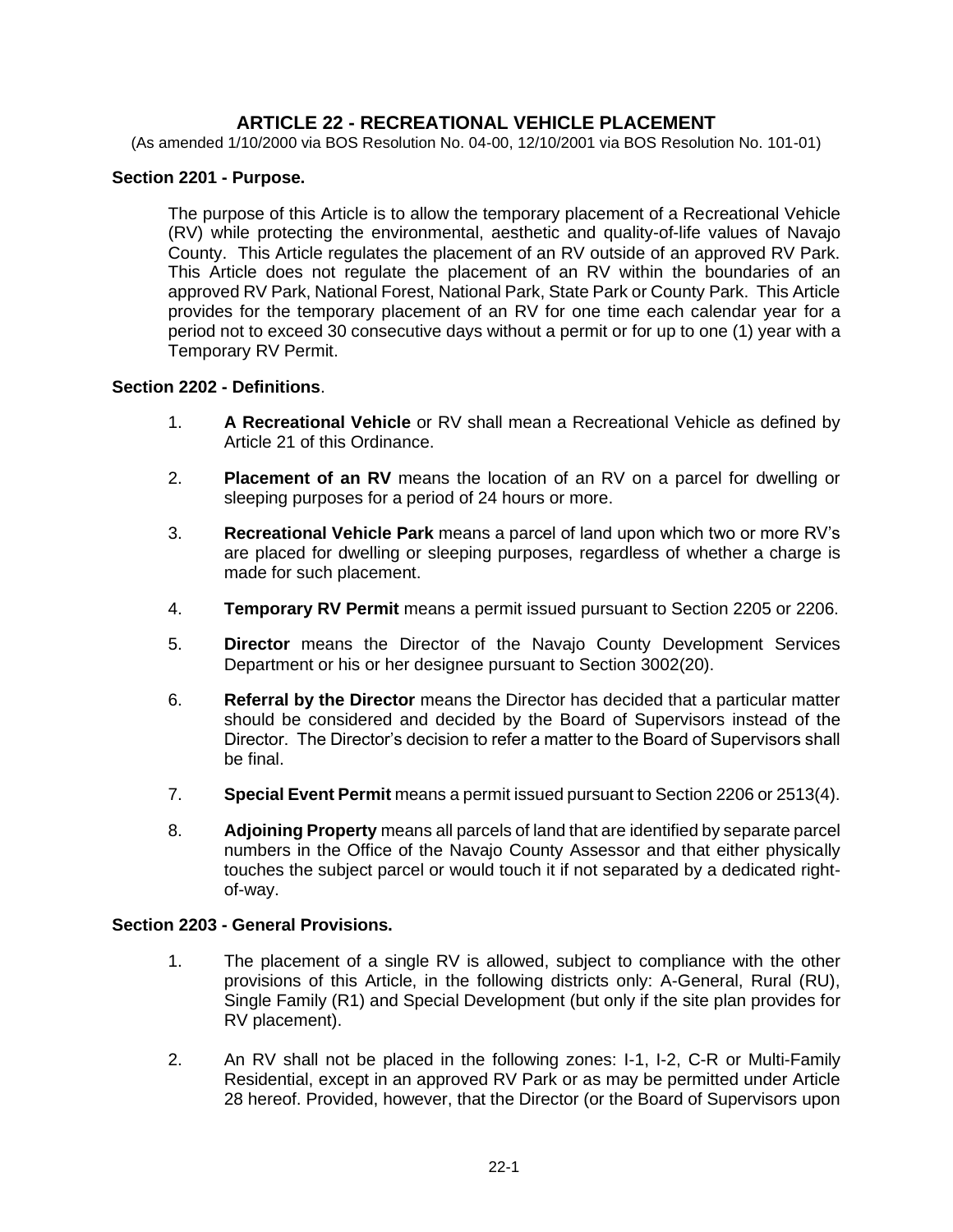referral by the Director) may, on a case-by-case basis, waive this restriction and grant a Temporary RV Permit for placement in any of these zones upon a showing of good cause.

- 3. No RV shall be placed on a permanent basis.
- 4. No RV shall be used for storage without the existence of a principal dwelling on the same parcel. Provided, however, that the Director (or the Board of Supervisors upon referral by the Director) may, on a case-by-case basis, waive this restriction and grant a Temporary RV Permit for storage upon a showing of good cause.
- 5. No RV shall be placed as a rental unit.
- 6. The placement of an RV in violation of Deed Restrictions or Covenants, Conditions and Restrictions is discouraged. However, Deed Restrictions and CC&R's are private matters between the owners of the parcels to which they apply. Enforcement is not the responsibility of Navajo County.
- 7. The placement of an RV is subject to all zoning regulations, including setbacks, applicable to the parcel on which the RV is placed. In addition to the setback requirements, the RV shall be placed an additional ten feet from all property lines.
- 8. The placement of an RV is subject to the Navajo County Floodplain Ordinance. A separate Floodplain Use Permit may be required from the Flood Control District (Department of Public Works).
- 9. Solid waste (garbage) and sewage shall be disposed of in an approved system and are subject to all applicable Health Department regulations.
- 10. No temporary or permanent site-built additions or improvements shall be attached to the RV. Any structure such as a snow shed, porch, deck or carport shall be free-standing. Building Permits are required.
- 11. The fee for a Temporary RV Permit shall be in accordance with a schedule of fees adopted by the Board of Supervisors.

### **Section 2204 - Thirty-Day Placement Without Permit.**

Subject to the provisions of Section 2203, a single RV may be placed for one time each calendar year for a period not to exceed 30 consecutive days without a Temporary RV Permit.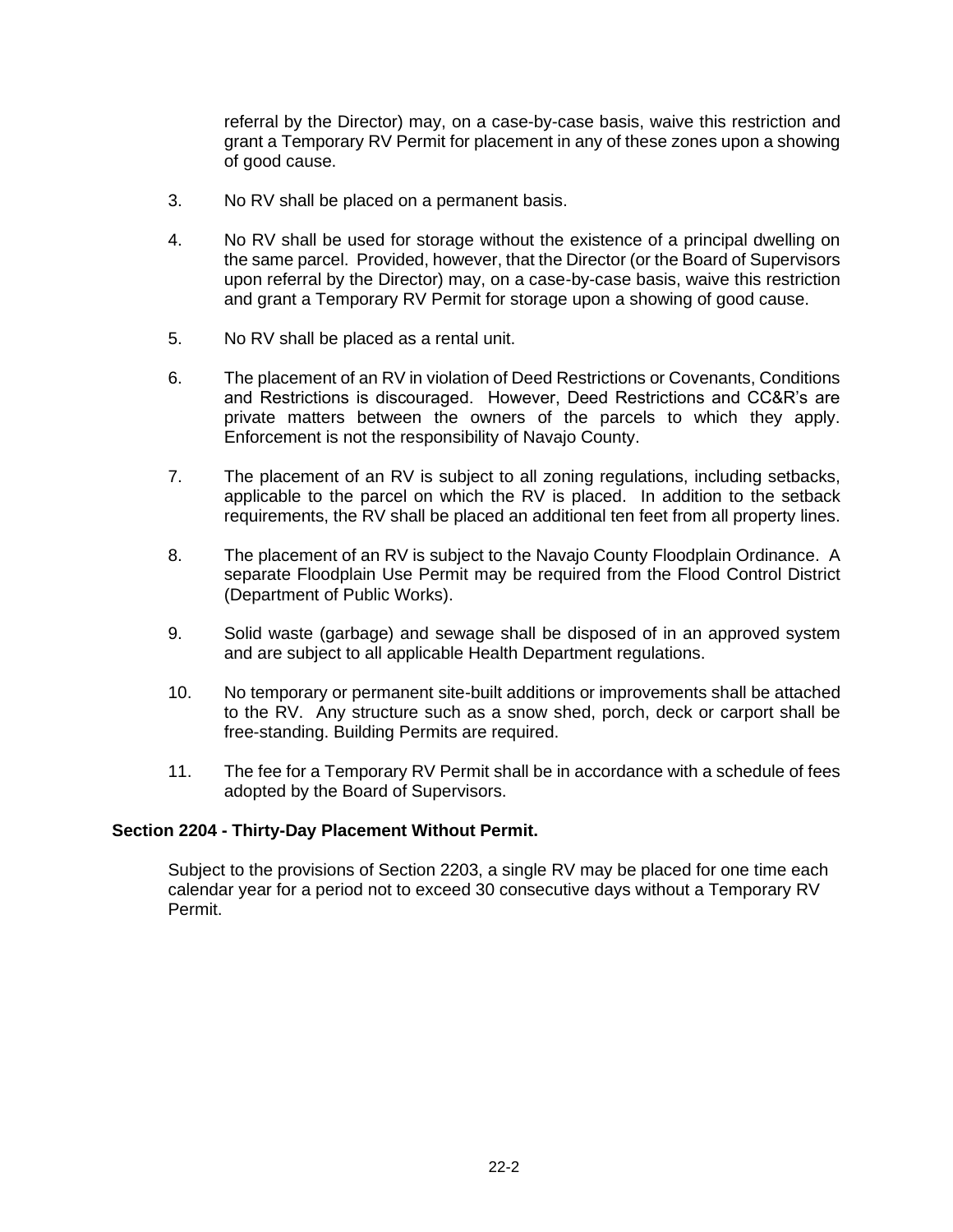## **Section 2205 - Placement with Temporary RV Permit.**

Subject to the provisions of Section 2203, a single RV may be placed for a period of up to one year upon the issuance of a Temporary RV Permit pursuant to this section. The permit may be renewed for one additional period of up to one year upon the approval of the issuing authority.

- 1. A Temporary RV Permit may be issued by the Director (or the Board of Supervisors upon referral by the Director) at the same time that a Building Permit is issued for the construction of a principal dwelling on the parcel. The Temporary RV Permit shall run with the Building Permit. The Temporary RV Permit shall expire when the Building Permit expires or a Certificate of Occupancy is issued for the principal dwelling, whichever occurs first.
- 2. A Temporary RV Permit may be obtained from the Director (or the Board of Supervisors upon referral by the Director) in circumstances other than in connection with the issuance of a Building Permit. The Director or the Board (as the case may be) shall determine, on a case-by-case basis, the merits of the request and may impose conditions consistent with the intent and purposes of this Article.
- 3. The Director may notify adjoining property owners of an application for a Temporary RV Permit in any reasonable manner and may solicit their comments prior to issuance of the permit. The Director's decisions as to whether the application warrants notice to adjoining property owners, and as to the manner of such notice, shall be final.
- 4. A decision of the Director concerning the issuance of a Temporary RV permit may be appealed to the Board of Supervisors by the applicant or any adjoining property owner in the manner set forth in Section 2513(6).
- 5. The RV must be hooked up to an approved septic system or sanitary sewer upon placement.
- 6. All utility hookups shall originate from the parcel on which the RV is placed. Utilities may be connected, subject to securing the appropriate permits, upon compliance with requirement number 5 above.

### **Section 2206 - Special Event Placement**

A Temporary RV Permit may be issued for the placement of one or more RV's in connection with the issuance of a Special Event Permit pursuant to Section 2513(4) of this Ordinance. The Temporary RV Permit shall be issued by the Director or the Board of Supervisors, whichever is responsible for issuing the Special Event Permit. There shall be a separate fee for the Temporary RV Permit.

### **Section 2207 – Temporary Construction Placement**

Temporary placement of a single recreational vehicle may be approved by the Director of Planning and Building Division at the same time a Navajo County Building Permit for a primary residence is issued. This temporary placement is to run in conjunction with the